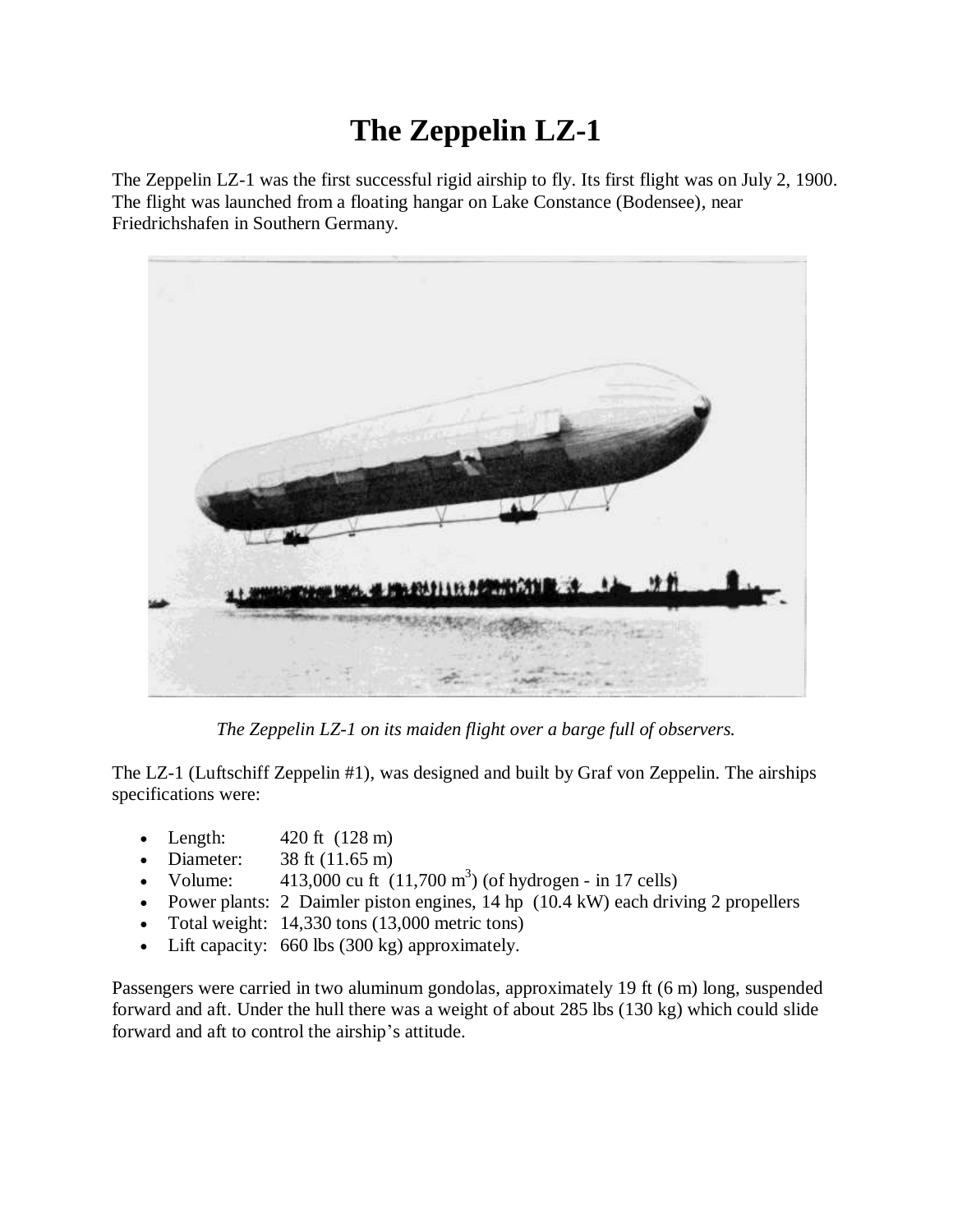

*Diagram of the LZ-1*

There were 5 passengers on the initial flight which lasted 18 minutes and covered about 3.7 miles (6 km), attaining an altitude of about 1300 ft (400 m). The LZ-1 was launched from a floating hangar near Friedrichshafen. The hangar could rotate to allow the airship to be moved in and out with the hangar aligned into the wind. The flight was cut short when the winch used to move the weight forward and aft broke, forcing a crash landing on the lake.



*The Luftschiff Zeppelin 1 (LZ-1) in its floating hangar on Lake Constance (Bodensee), near Friedrichshafen*